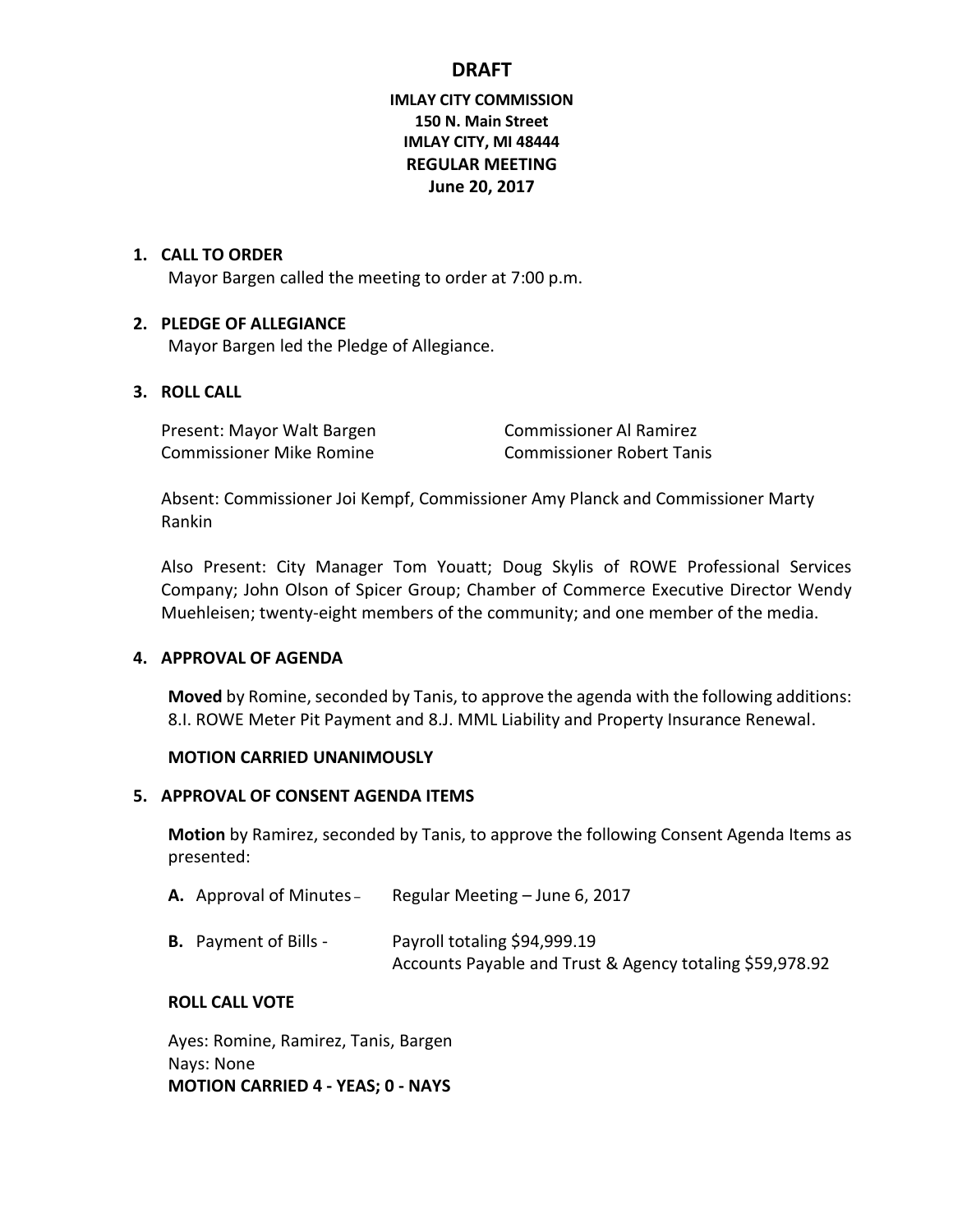## **6. CITIZENS FROM THE FLOOR**

Prior to offering citizen time from the floor, Mayor Bargen requested a moment of silence on behalf of former Mayor Pro Tem Jack Rankin in memory of his passing.

Alan Rosenbalm, Imlay City, addressed the Commission to relay his condolences for the loss of Jack Rankin. Mr. Rosenbalm also announced the 4<sup>th</sup> Annual Pet Parade/Bike Parade taking place in downtown Dryden on June 24, 2017 at 10:00 a.m., noting the addition of a classic car display to the event.

## **7. OLD BUSINESS**

# **A. SAW Grant Payment #22 (Final)**

City Manager Tom Youatt presented SAW Grant final payment request #22 in the amount of \$80,575.85, including invoices to Spicer Group in the amount of \$76,079.85 and Stantec in the amount of \$4,496.00 for training on the FAMS-XL financial system. Youatt noted that this will be the last SAW Grant payment request, representing the closeout of this project, and he will provide the Commission with a summary of the entire program costs.

**Motion** by Romine, seconded by Ramirez, to approve SAW Grant Payment #22 invoices for Spicer Group in the amount of \$76,079.85 and Stantec in the amount of \$4,496.00, as presented.

## **ROLL CALL VOTE**

Ayes: Romine, Ramirez, Tanis, Bargen Nays: None **MOTION CARRIED 4 - YEAS; 0 – NAYS**

## **8. NEW BUSINESS**

## **A. Present Proclamation to Matthew Van Dyk**

Mayor Bargen announced his distinct honor in presenting Matthew Van Dyk with a proclamation for his outstanding accomplishments. Mayor Bargen read the proclamation as previously approved by the Commission for the honors Mr. Van Dyk has earned through his athletic and academic successes as a student athlete at Michigan State University, and presented the proclamation as a token of Commission appreciation.

Matthew Van Dyk humbly addressed the Commission and those in attendance to thank everyone who has helped him along his journey, relaying that their encouragement motivated his advancement and represented a large part of how he was able to accomplish so much.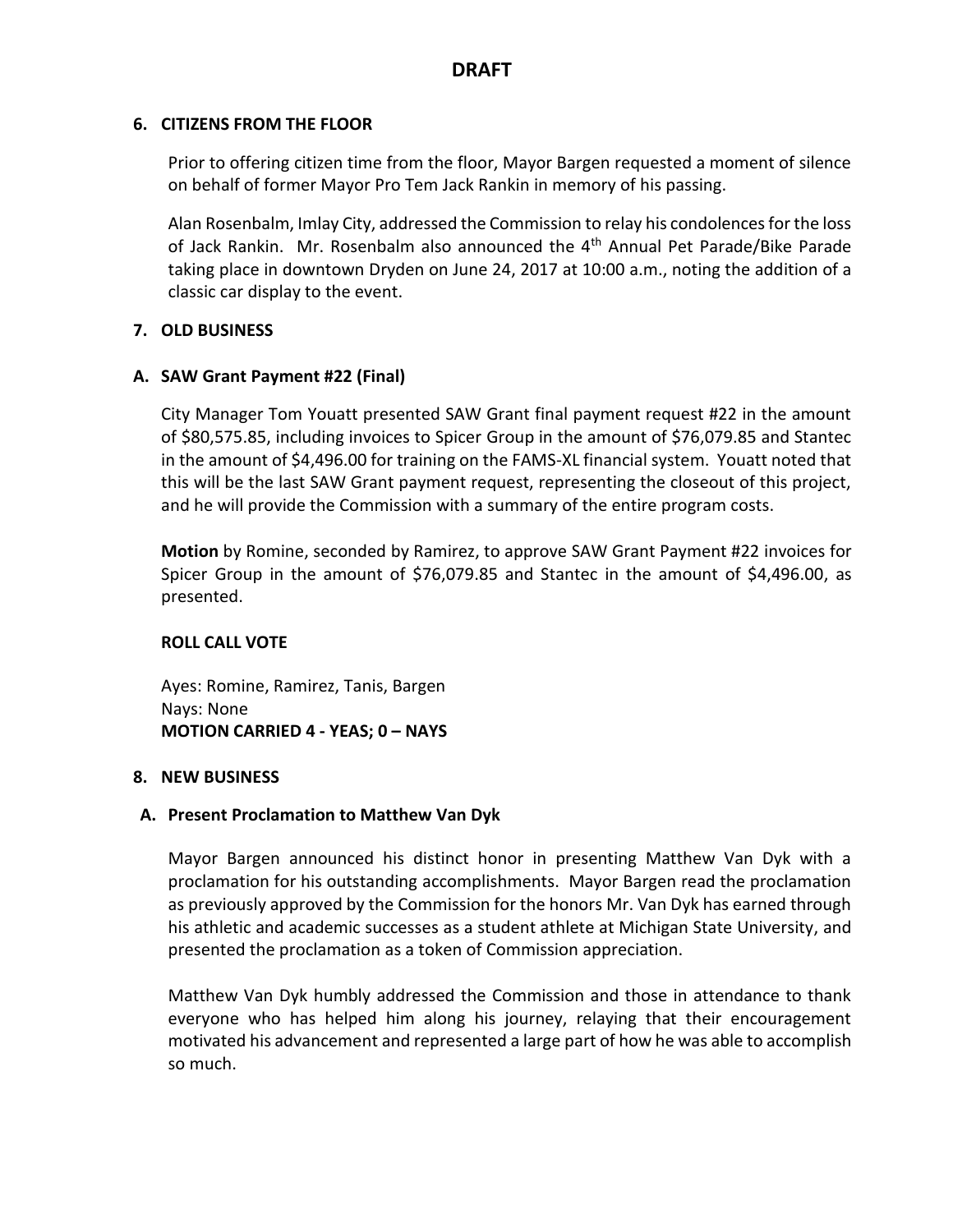### **B. Student Presentation on the Belle River Environmental Study**

Seven students from Juliann Kent's sixth grade Imlay City Middle School Science class presented their findings from an environmental study they had performed on the Belle River. The students discussed their initial hypothesis that the river was not healthy and presented data on dissolved oxygen levels, pH, nitrates, temperature and indicator species that proved their hypothesis to be incorrect. The students discussed changes in maintenance activities that have led to a healthier river, particularly the establishment of a buffer zone along the riverbank that is not mowed. Teacher Juliann Kent discussed the origin of the environmental study as an idea of former City Manager Amy Stryker and noted that the students develop their own methods of testing. Ms. Kent spoke to the value of students learning the science while enjoying the park environment.

City Manager Tom Youatt noted that the Belle River is our most precious environmental resource locally and it is nice to see this project continue.

Mayor Bargen thanked the students for their presentation and presented the students with a gift compliments of the Chamber of Commerce and the Fair Board.

### **C. Blueberry Festival Committee**

- **1. Street Closure**
- **2. Noise Variance Request**
- **3. Parade Route**

Chamber of Commerce Executive Director and Blueberry Festival Committee Chair Wendy Muehleisen addressed the Commission to request approval of a noise variance, street closures and the parade route for the 37<sup>th</sup> Annual Blueberry Festival on July 21<sup>st</sup> and 22<sup>nd</sup>. Ms. Muehleisen noted that the parade route remains the same as last year, beginning at the Fairgrounds and travelling north on Almont Avenue to  $7<sup>th</sup>$  Street. Ms. Muehleisen noted that the Rotary Tent will move from the Farmers' Market area to the Lamb Steele parking lot.

**Motion** by Tanis, seconded by Romine, to approve the Blueberry Festival Committee street closure, noise variance, and parade route requests, as presented.

#### **MOTION CARRIED UNANIMOUSLY**

#### **D. Financial Contribution Agreement – I. C. Historical Commission**

City Manager Tom Youatt reported that the City has enjoyed a long term relationship with the Imlay City Historical Commission whereby the City leases to them a building for museum purposes. Youatt further reported that the building and property requires maintenance and improvement activities and, per the City auditor, the most appropriate way for the City to contribute financially to the Historical Commission is through a financial contribution agreement.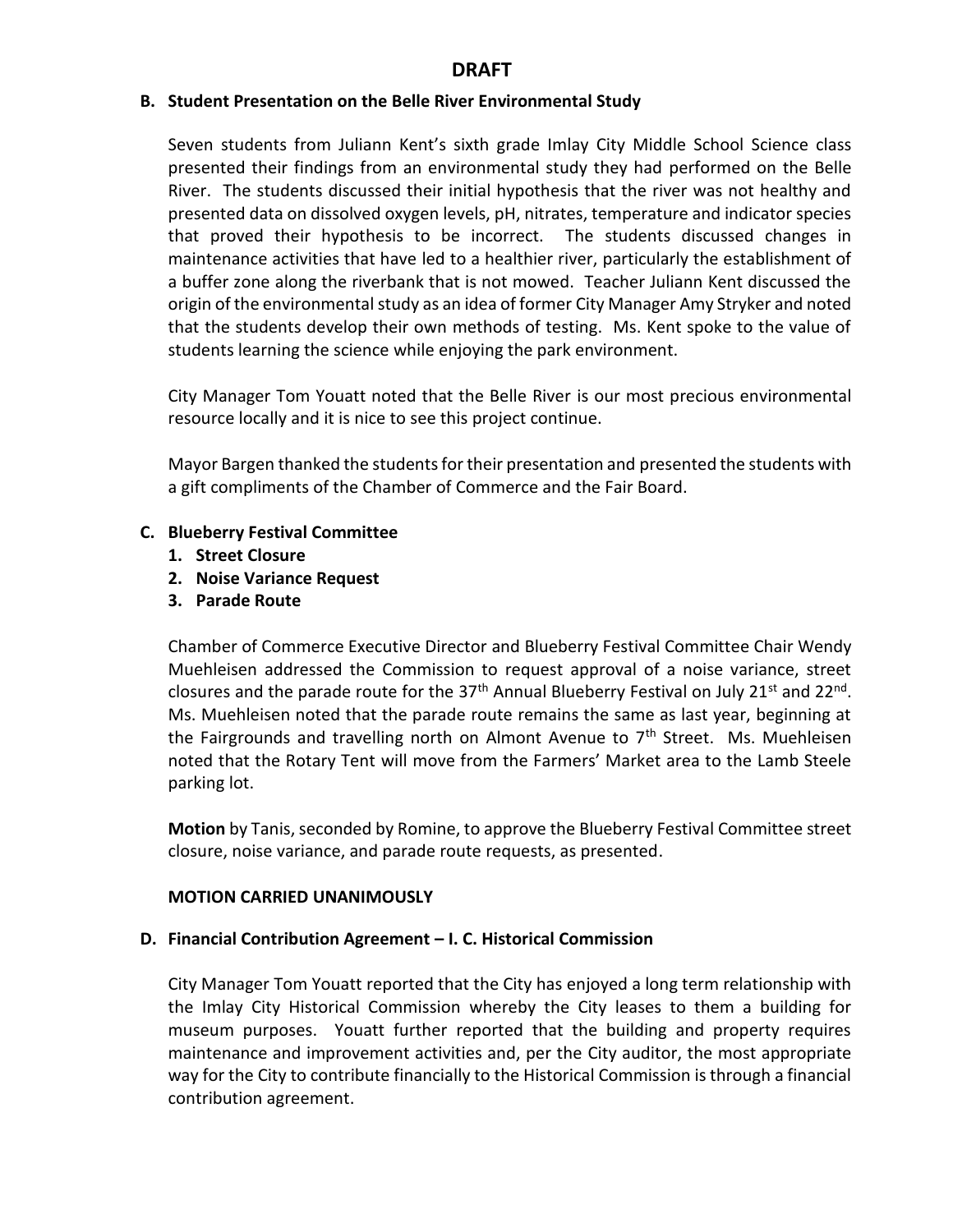**Motion** by Romine, seconded by Ramirez, to approve the Financial Contribution Agreement between the City of Imlay City and the Imlay City Historical Commission, and authorize the Mayor and Clerk to sign on behalf of the City.

## **ROLL CALL VOTE**

Ayes: Ramirez, Tanis, Romine, Bargen Nays: None **MOTION CARRIED 4 - YEAS; 0 – NAYS**

### **E. Resolution 2017-10 – Budget Amendment #4 for FY 2016-17**

City Manager Tom Youatt presented the fourth and final budget amendment for FY2016- 2017, explaining that it is necessary to balance the budget prior to the end of the fiscal year on June 30, 2017.

**Motion** by Romine, seconded by Ramirez, to approve Resolution 2017-10 Budget Amendment No. 4 for FY2016/17, as presented.

## **ROLL CALL VOTE**

Ayes: Tanis, Romine, Ramirez, Bargen Nays: None **MOTION CARRIED 4 - YEAS; 0 – NAYS**

## **F. Resolution 2017-11 – To Adopt the Annual Exemption Option as Set Forth in 2011 Public Act 152**

City Manager Tom Youatt presented Resolution 2017-11 as the formal means to opt out of PA 152 of 2011, the Publicly Funded Health Insurance Contribution Act. Youatt noted that the City has three options to comply with the Act, having to choose either hard caps, 80/20, or opting out. Youatt recommended the third option to exempt the City from the Act and noted the resolution to opt out is for the period July 1, 2017 through June 30, 2018.

**Motion** by Ramirez, seconded by Romine, to approve Resolution 2017-11 to adopt the annual exemption option as set forth in 2011 PA 152.

#### **ROLL CALL VOTE**

Ayes: Romine, Ramirez, Tanis, Bargen Nays: None **MOTION CARRIED 4 - YEAS; 0 – NAYS**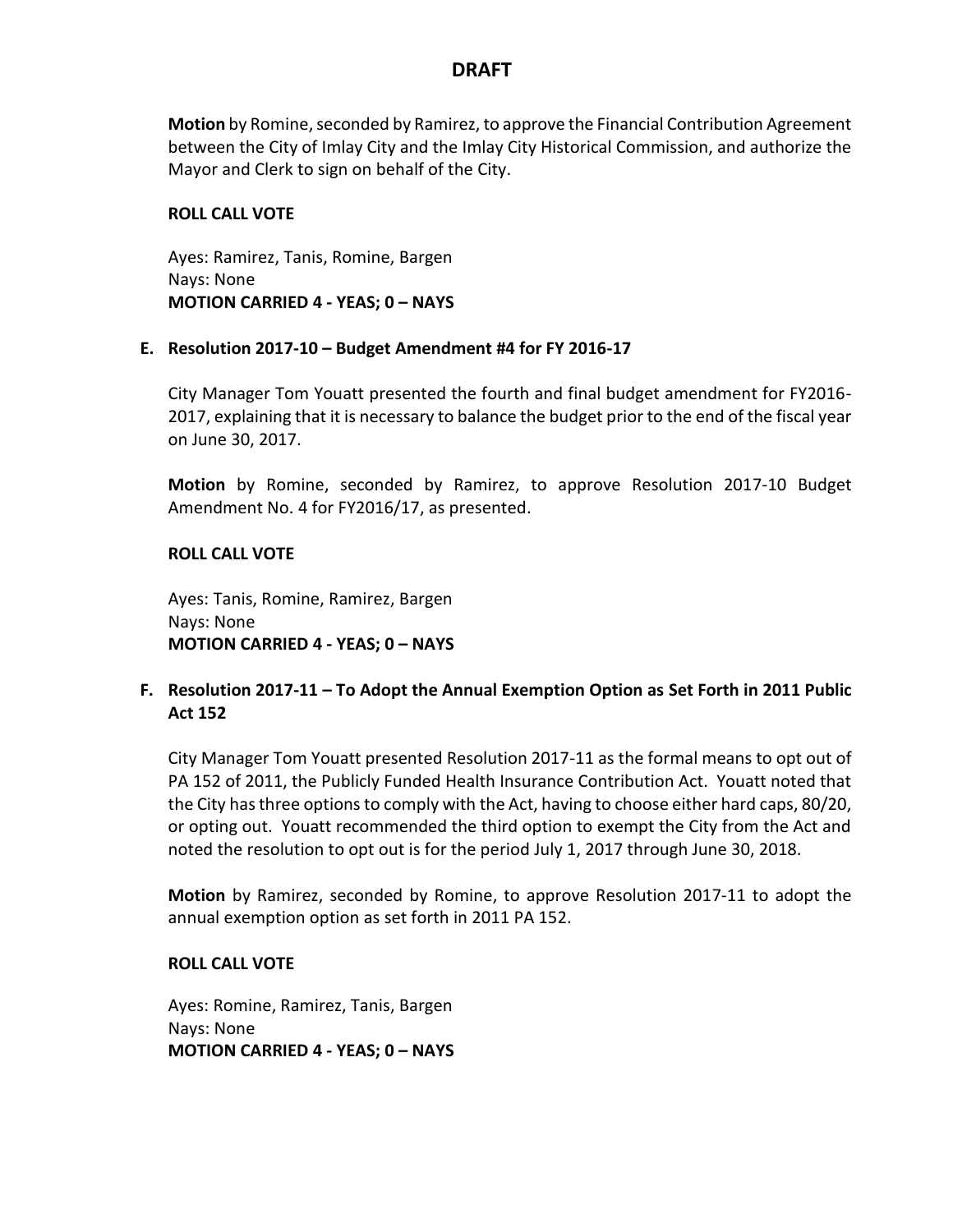# **G. Resolution 2017-12 – Resolution of Intent to Apply for Voting System Grant and Authorize City Clerk to Submit Grant Application**

City Manager Tom Youatt presented proposed Resolution 2017-12 to authorize the City Clerk to submit a grant application to the Michigan Secretary of State for new voting equipment in 2017. Youatt noted the new voting equipment costs would be covered by federal Help America Vote Act and State of Michigan allocated funds.

**Motion** by Romine, seconded by Tanis, to approve Resolution 2017-12 to authorize the City Clerk to submit a Voting System Grant application to the Michigan Secretary of State on behalf of the City.

### **ROLL CALL VOTE**

Ayes: Romine, Ramirez, Tanis, Bargen Nays: None **MOTION CARRIED 4 - YEAS; 0 – NAYS**

### **H. Spicer Proposal for Capital Improvement Plan**

City Manager Tom Youatt presented a proposal from Spicer Group for development of a Capital Improvement Plan (CIP) for the City at a cost of \$18,500.00. Youatt noted that a CIP was now a requirement for MEDC grant applications and Spicer Group will incorporate recommended improvements from the M-53 Corridor Plan, Sewer AMP, Water AMP, Master Plan, etc. to develop the overall CIP. Youatt further noted that an initial meeting with Department Heads and the Commission would kick off the process.

**Motion** by Romine, seconded by Ramirez, to approve the proposal from Spicer Group for development of a Capital Improvement Plan in the amount of \$18,500.00, as presented.

## **ROLL CALL VOTE**

Ayes: Romine, Ramirez, Tanis, Bargen Nays: None **MOTION CARRIED 4 - YEAS; 0 – NAYS**

#### **I. ROWE Meter Pit Payment**

City Manager Tom Youatt presented a progress payment request from ROWE Professional Services Company for the Meter Pit Project in the amount of \$720.00. Youatt noted that this project is nearing completion with just under \$250.00 left for engineering in the project budget. Youatt noted that the pressure reducing valves and SCADA equipment had been installed and DPW Superintendent Ed Priehs is working to ensure its efficient operation.

**Motion** by Romine, seconded by Tanis, to approve Meter Pit Project payment for ROWE Professional Services Company in the amount of \$720.00, as presented.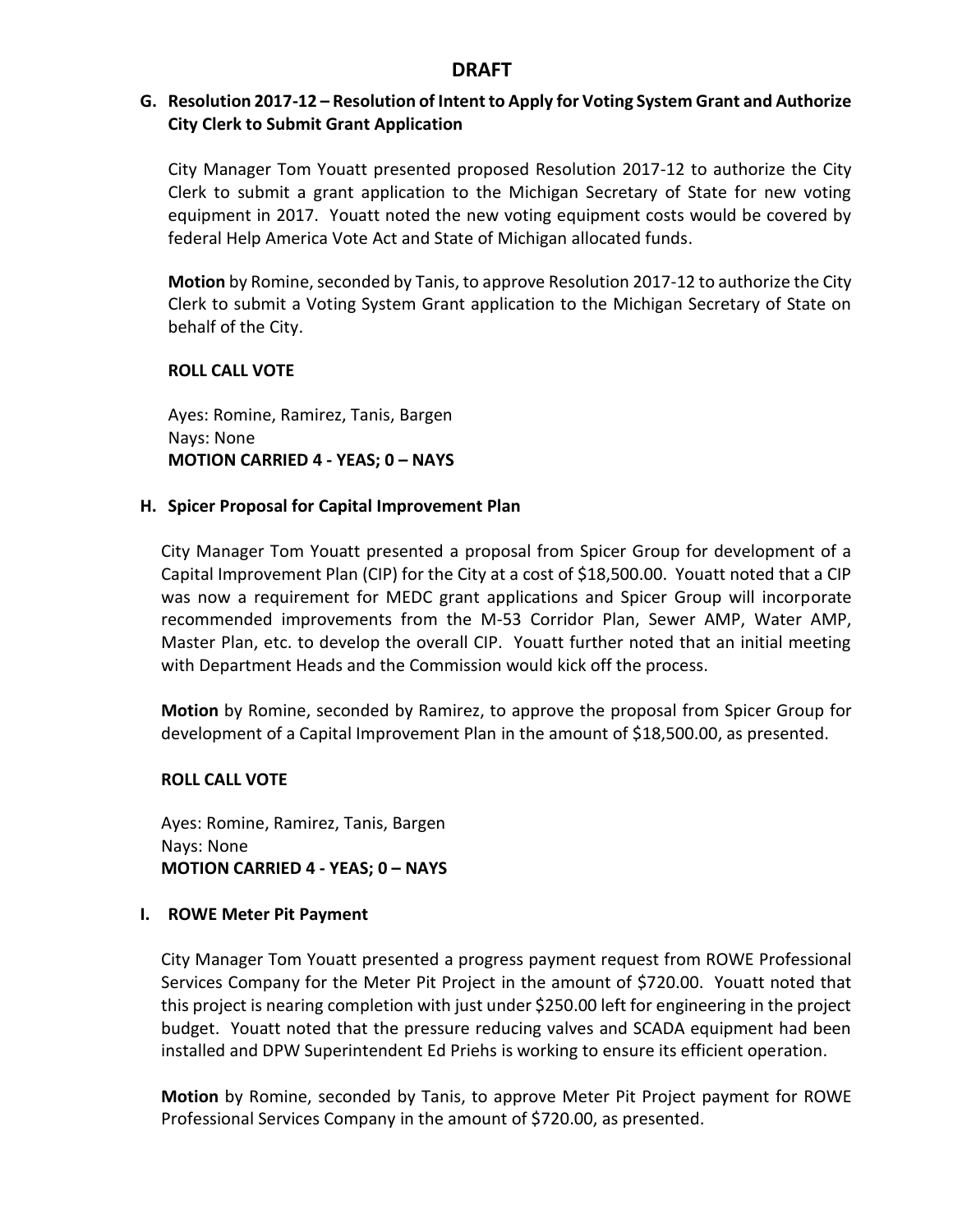## **ROLL CALL VOTE**

Ayes: Ramirez, Tanis, Romine, Bargen Nays: None **MOTION CARRIED 4 - YEAS; 0 – NAYS**

### **J. MML Liability and Property Insurance Renewal**

City Manager Tom Youatt presented the MML Liability and Property Pool Proposal for renewal of insurance coverages for the period July 1, 2017 through June 30, 2018 with the annual premium amount of \$72,318.00. Youatt noted that this represents an increase of \$1,821.00 over last year's premium due to new vehicle purchases. Youatt further noted the City has been a member of the Pool since 1991 and will receive a dividend return in the amount of \$7,700.00 to help offset the increase.

**Motion** by Romine, seconded by Tanis, to approve the MML Liability and Property Pool Insurance Renewal for the period July 1, 2017 through June 30, 2018 in the amount of \$72,318.00, as presented.

## **ROLL CALL VOTE**

Ayes: Ramirez, Tanis, Romine, Bargen Nays: None **MOTION CARRIED 4 - YEAS; 0 – NAYS**

## **9. MANAGER'S REPORT**

Additional information was attached to the packet.

City Manager Tom Youatt reported that the M-53 road diet lane reconfiguration had been implemented June 17, 2017 with restriping taking place from Old M-21 to  $1<sup>st</sup>$  Street. Youatt reported there have been no issues in the short time this safety improvement has been in place. Youatt reported he would be meeting with Spicer and MDOT on June 27, 2017 to further the M-53 Gateway Project which will ultimately serve to calm the traffic coming into the City. Youatt reported that the DNR Property Acquisition Committee has recommended approval to the DNR Director and the acquisition is moving along for the Borland Road property. Youatt presented the new charge amounts for water purchase from GLWA for services beginning July 1, 2017 and noted the original rate increase of 4% had been recalculated to 2%. Youatt noted he had budgeted \$1,100,000.00 for water purchase in the FY17/18 Budget and the smaller rate increase should provide notable savings. Youatt announced that the new VOIP phone system had been cutover and City staff is busy training on the new Mitel phones. Youatt reported that the First Congregational Church had signed the purchase agreement regarding 320 N. Almont Avenue, and a closing will be scheduled soon on the property.

Mayor Bargen inquired as to the Utility Ordinance Review currently underway. City Manager Tom Youatt responded that he, along with Ed Priehs, Anne McAvoy and Nicole Frost had met to